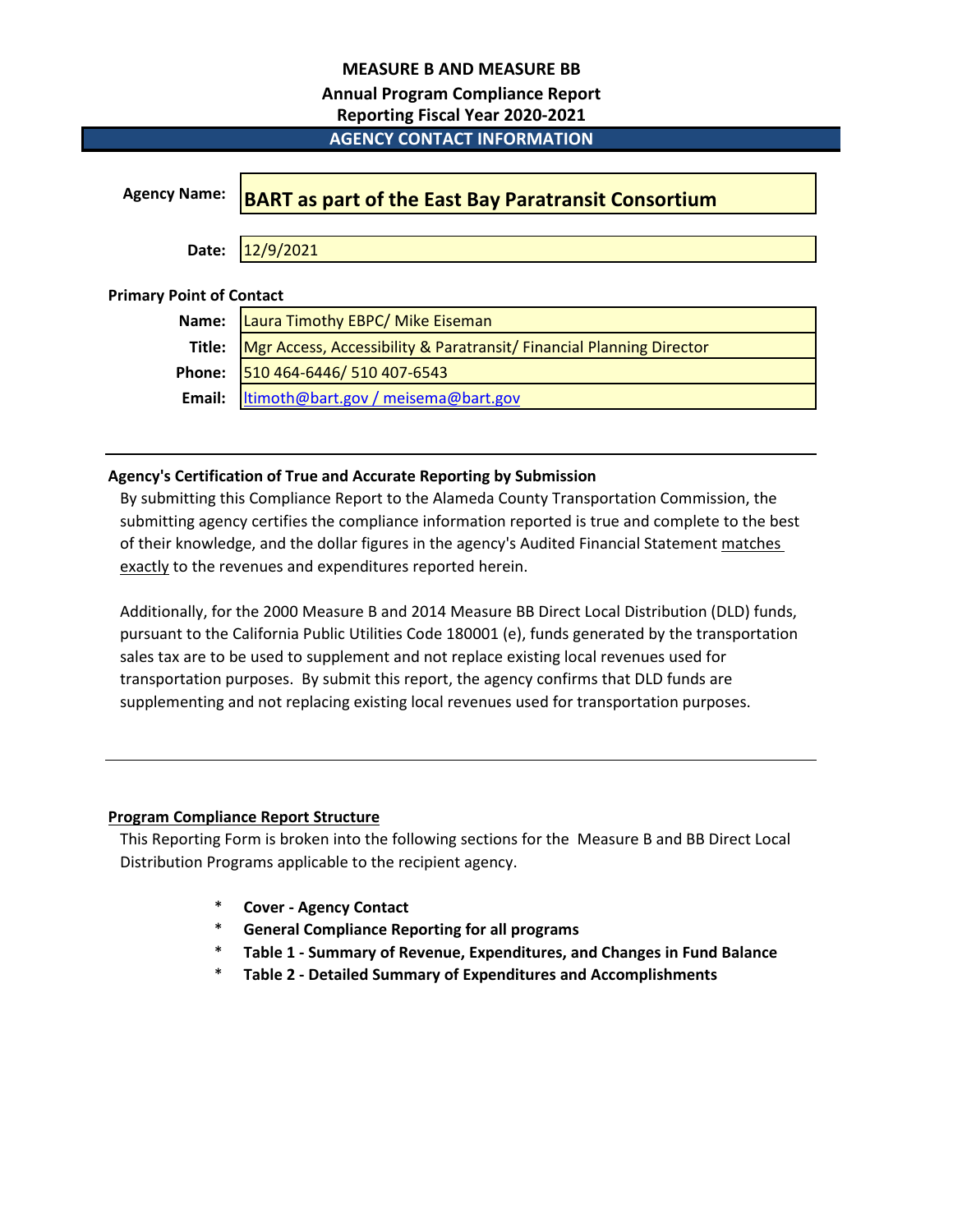#### **MEASURE B AND MEASURE BB Annual Program Compliance Report Fiscal Year 2020-21**

# **TABLE 1: SUMMARY OF REVENUE, EXPENDITURES, AND CHANGES IN FUND BALANCE**

*DIRECTIONS: Complete the sections below based on the Measure B and BB Audited Financial Statements, for the applicable DLD programs for your agency. Values must match financial statements and total reported expenditures on Table 2.* 

#### **A. 2000 MEASURE B Direct Local Distribution Programs**



#### **B. 2014 MEASURE BB Direct Local Distribution Programs**

|                                                      | Bicycle /<br>Pedestrian                 | <b>Local Streets</b><br>and Roads                      | <b>Mass Transit</b>            | Paratransit                                            | <b>Total</b>             |
|------------------------------------------------------|-----------------------------------------|--------------------------------------------------------|--------------------------------|--------------------------------------------------------|--------------------------|
| <b>Beginning of Year Fund Balance</b>                | -S<br>$\sim$                            | \$                                                     | \$                             | $\ddot{\phi}$                                          | $\overline{\phantom{0}}$ |
| Revenue<br>Interest                                  | $\overline{\phantom{a}}$<br>Ś<br>$\sim$ | \$<br>$\overline{\phantom{a}}$<br>\$<br>$\blacksquare$ | 811,210<br>\$<br>\$<br>$\sim$  | \$<br>2,433,631<br>$\zeta$<br>$\overline{\phantom{a}}$ | 3,244,841<br>\$<br>٠     |
| <b>Expenditures</b><br>Expenditures Matches Table 2? | Ś<br><b>AREF!</b>                       | \$<br><b>#REF!</b>                                     | \$<br>811,210<br>TRUE          | $\mathsf{S}$<br>2,433,631<br>TRUE                      | 3,244,841                |
| <b>End of Year Fund Balance</b>                      | \$<br>$\blacksquare$                    | \$<br>$\blacksquare$                                   | \$<br>$\overline{\phantom{a}}$ | $\ddot{\bm{\zeta}}$<br>۰.                              | \$<br>$\blacksquare$     |
| <b>Notes</b>                                         |                                         |                                                        |                                |                                                        |                          |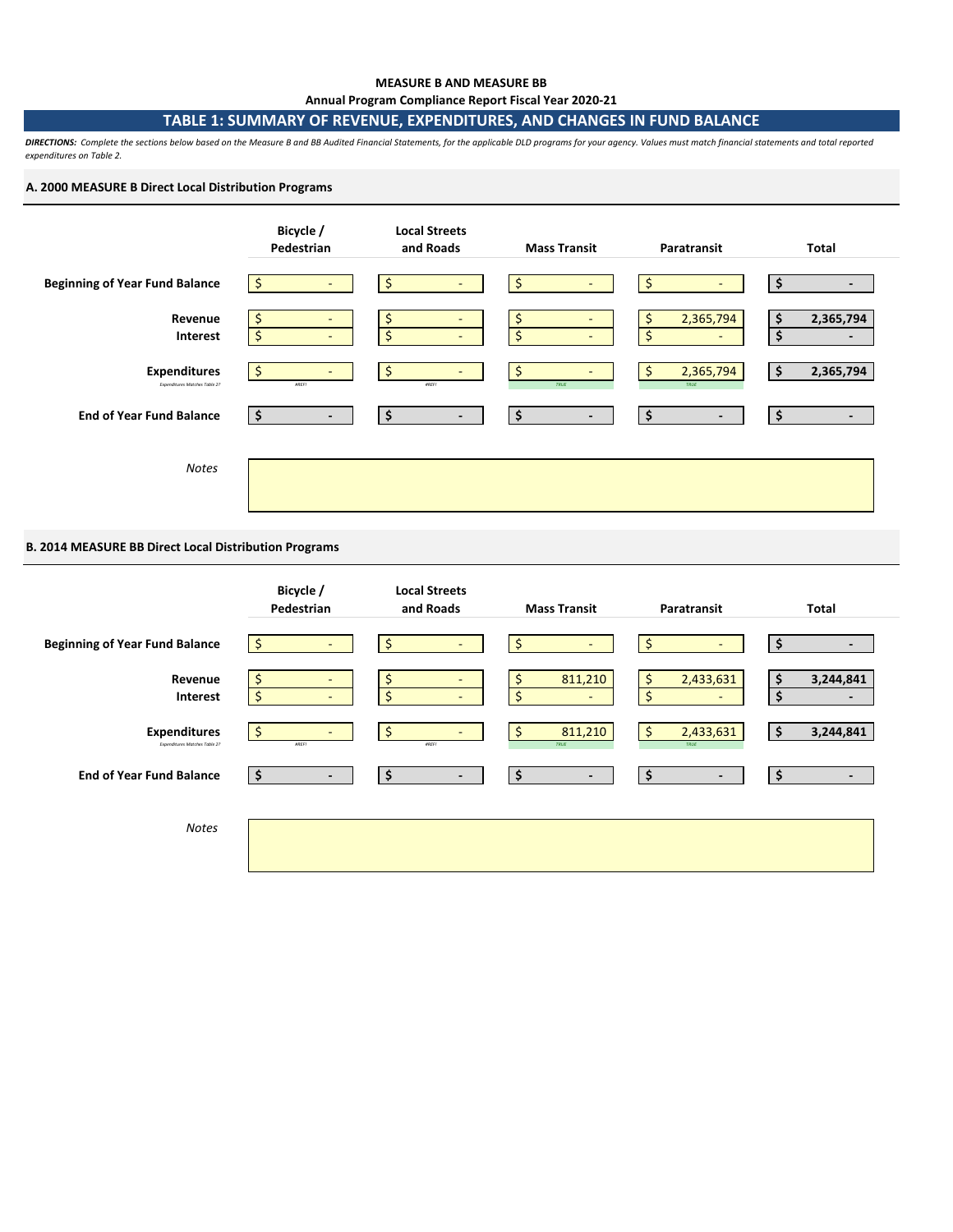**Transit Direct Local Distribution Program Reporting Period - Fiscal Year 2020-21**

### **GENERAL COMPLIANCE REPORTING**

| 1. What is the agency's average on-time performance goal/target?  | 94   | <b>I</b> Percent |
|-------------------------------------------------------------------|------|------------------|
| 2. What is the agency's average on-time performance for the year? | 94.9 | <b>I</b> Percent |

**3. If your agency's actual average on-time performance for the year is less than the agency's on-time performance goal/target explain what actions are being taken to improve performance?**

**4a. How much of the balance identified here is encumbered into active contracts and projects?**

*Encumbered value should be less than or equal to the available balance.* 

|                |  | \$ Encumbered |
|----------------|--|---------------|
| MB Balance \$  |  |               |
| MBB Balance \$ |  |               |
| <b>Total</b>   |  |               |

#### **4b. Why is there a fund balance?** *Indicate N/A, if not applicable.*

N/A

**4c. Specify any large planned uses of fund balances within this program and their status i.e. planned or underway.**

| <b>Project Title</b> | <b>Brief Project Description</b> | <b>DLD Amount</b> | <b>Project Status</b>    |
|----------------------|----------------------------------|-------------------|--------------------------|
|                      |                                  |                   |                          |
|                      |                                  |                   |                          |
|                      |                                  |                   | $\overline{\phantom{a}}$ |
|                      |                                  |                   |                          |
|                      |                                  |                   |                          |

**5. Confirm all expenditures were governing body approved (Yes/No).**

Yes

**6. Confirm the completion of the publicity requirements in the table below (Yes/No).**

|                |           |                   | Copy of article,<br>website, signage | If applicable, briefly explain why the publicity |
|----------------|-----------|-------------------|--------------------------------------|--------------------------------------------------|
|                | Measure B | <b>Measure BB</b> | attached?                            | requirement wasn't completed.                    |
| <b>Article</b> |           | <b>Yes</b>        | cs/FY21%20Adopted%20                 |                                                  |
| Website        |           | <b>Yes</b>        | cs/FY21%20Adopted%20                 |                                                  |
| <b>Signage</b> |           | <b>No</b>         |                                      |                                                  |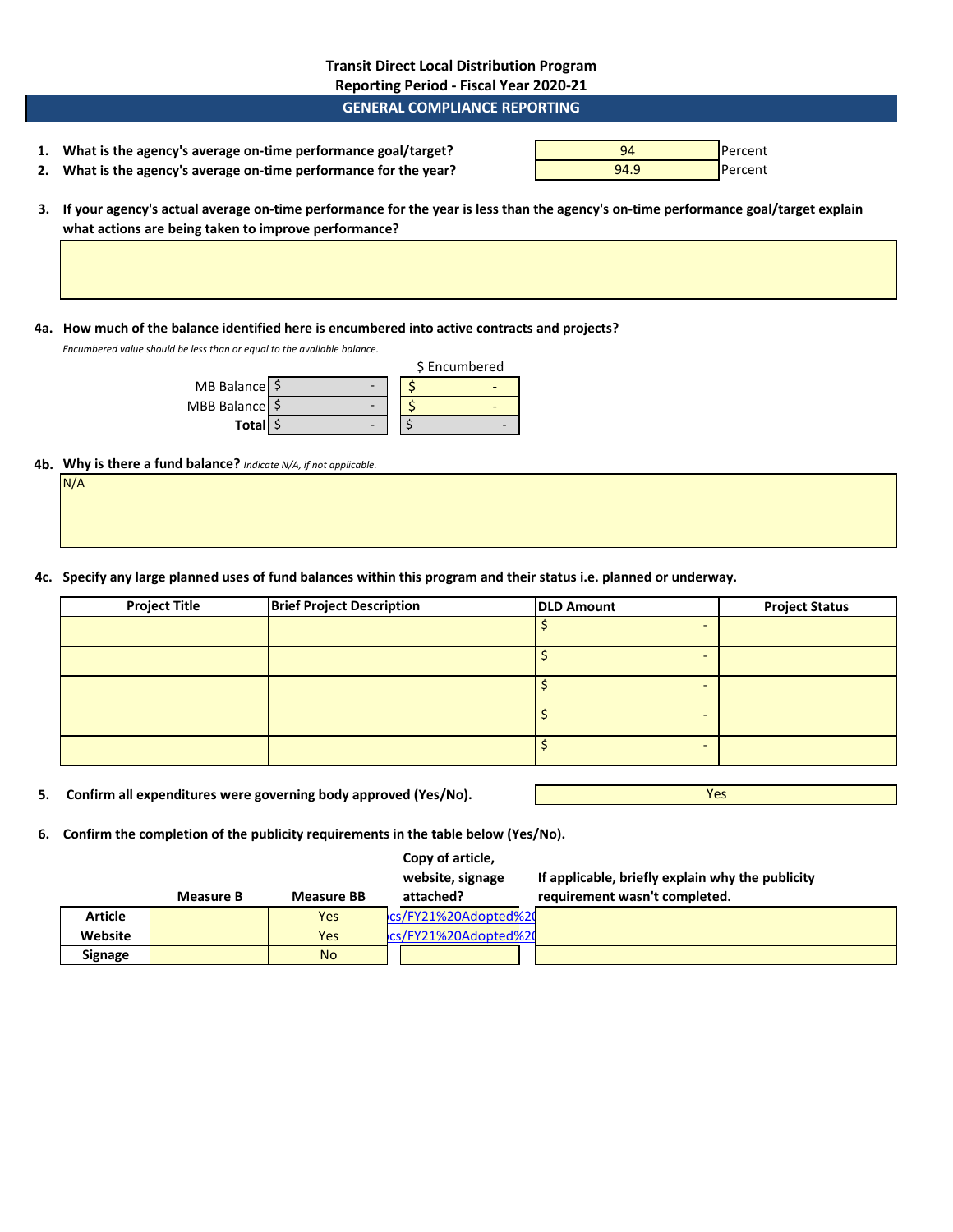# **Transit Direct Local Distribution Program**

# **Reporting Period - Fiscal Year 2020-21 TABLE 2: DETAILED SUMMARY OF EXPENDITURES AND ACCOMPLISHMENTS**

Provide a detailed summary of Measure B and BB Expenditures for the reporting fiscal year. - Expenditure total must correspond to your Audited Financial Statements and Table 1 values.

|                |                                            |                                      |                                     | experience color masc correspond to your numerous manual statements and rabie 2 values. |                                     |                                             |                                                     |                                                                                                                                   |               |                                              |                                   |                   |
|----------------|--------------------------------------------|--------------------------------------|-------------------------------------|-----------------------------------------------------------------------------------------|-------------------------------------|---------------------------------------------|-----------------------------------------------------|-----------------------------------------------------------------------------------------------------------------------------------|---------------|----------------------------------------------|-----------------------------------|-------------------|
| No.            | Project<br>Category<br>(Drop-down<br>Menu) | Project<br>Phase<br>(Drop-down Menu) | Project<br>Type<br>(Drop-down Menu) | <b>Project Name</b>                                                                     | <b>Project Description/Benefits</b> | Quantity<br><b>Completed in</b><br>FY 19-20 | <b>Units for</b><br>Quantity<br>(Drop-down<br>Menu) | Additional description on units or<br>expanded detail on expenditures, Measure B<br>performance, accomplishments DLD Expenditures |               | <b>Measure BB</b><br><b>DLD Expenditures</b> | <b>Other Fund</b><br>Expenditures | <b>Total Cost</b> |
|                | Rail                                       | Operations                           | Operations                          | FY21 Rail Operations                                                                    | Providing rail service to Alameda   |                                             | Number of                                           | Approximately 5.9 million BART rail                                                                                               | ∣ S<br>$\sim$ | 811,210                                      | 760,424,773 \$                    | 761,235,983       |
|                |                                            |                                      |                                     |                                                                                         | County passengers.                  | 5.9M                                        |                                                     | People/Passen passengers exited at Alameda County                                                                                 |               |                                              |                                   |                   |
|                |                                            |                                      |                                     |                                                                                         |                                     |                                             | gers                                                | BART stations in FY21.                                                                                                            |               |                                              |                                   |                   |
| $\overline{2}$ |                                            |                                      |                                     |                                                                                         |                                     |                                             |                                                     |                                                                                                                                   | $\sim$        | $\overline{\phantom{a}}$                     | $\overline{\phantom{a}}$          |                   |
| $\overline{3}$ |                                            |                                      |                                     |                                                                                         |                                     |                                             |                                                     |                                                                                                                                   | $\sim$        | $\overline{\phantom{a}}$                     |                                   |                   |
|                |                                            |                                      |                                     |                                                                                         |                                     |                                             |                                                     |                                                                                                                                   | $\sim$        | $\overline{\phantom{a}}$                     |                                   |                   |
| 5              |                                            |                                      |                                     |                                                                                         |                                     |                                             |                                                     |                                                                                                                                   | $\sim$        | $\overline{\phantom{a}}$                     |                                   |                   |
| 6              |                                            |                                      |                                     |                                                                                         |                                     |                                             |                                                     |                                                                                                                                   | $\sim$        | $\overline{\phantom{a}}$                     |                                   |                   |
|                |                                            |                                      |                                     |                                                                                         |                                     |                                             |                                                     |                                                                                                                                   | $\sim$        | $\overline{\phantom{a}}$                     |                                   |                   |
| 8              |                                            |                                      |                                     |                                                                                         |                                     |                                             |                                                     |                                                                                                                                   | $\sim$        | $\overline{\phantom{a}}$                     |                                   |                   |
| 9              |                                            |                                      |                                     |                                                                                         |                                     |                                             |                                                     |                                                                                                                                   | $\sim$        | $\overline{\phantom{a}}$                     |                                   |                   |
| 10             |                                            |                                      |                                     |                                                                                         |                                     |                                             |                                                     |                                                                                                                                   | $\sim$        | $\overline{\phantom{a}}$                     |                                   |                   |
| 11             |                                            |                                      |                                     |                                                                                         |                                     |                                             |                                                     |                                                                                                                                   | $\sim$        | $\overline{\phantom{a}}$                     |                                   |                   |
| 12             |                                            |                                      |                                     |                                                                                         |                                     |                                             |                                                     |                                                                                                                                   | $\sim$        | $\overline{\phantom{a}}$                     |                                   |                   |
| 13             |                                            |                                      |                                     |                                                                                         |                                     |                                             |                                                     |                                                                                                                                   | $\sim$        | $\overline{\phantom{a}}$                     |                                   |                   |
| 14             |                                            |                                      |                                     |                                                                                         |                                     |                                             |                                                     |                                                                                                                                   | $\sim$        | $\overline{a}$                               |                                   |                   |
| 15             |                                            |                                      |                                     |                                                                                         |                                     |                                             |                                                     |                                                                                                                                   | $\sim$        | $\overline{\phantom{a}}$                     |                                   |                   |
| 16             |                                            |                                      |                                     |                                                                                         |                                     |                                             |                                                     |                                                                                                                                   | $\sim$        | $\overline{\phantom{a}}$                     |                                   |                   |
|                |                                            |                                      |                                     |                                                                                         |                                     |                                             |                                                     | <b>TOTAL</b>                                                                                                                      |               | 811,210                                      | 760,424,773<br>∣\$                | 761,235,983<br>-S |
|                |                                            |                                      |                                     |                                                                                         |                                     |                                             |                                                     | Advantage with a 40-                                                                                                              | <b>TOUR</b>   | <b>TENLIF</b>                                |                                   |                   |

**Match to Table 1?** TRUE TRUE TRUE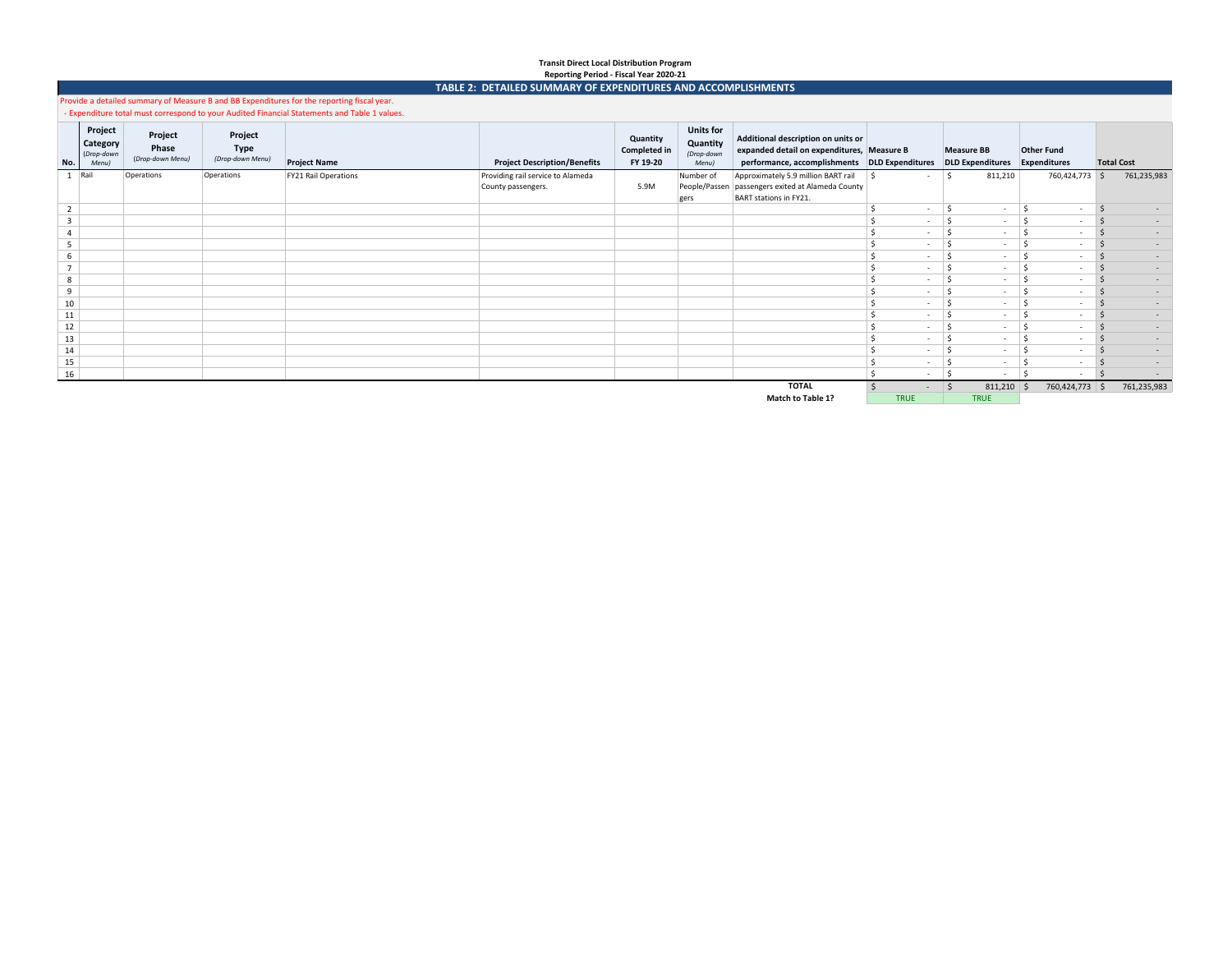# **Reporting Period - Fiscal Year 2020-21**

# **GENERAL COMPLIANCE REPORTING**

### **1a.How much of the balance identified here is encumbered into active contracts and projects?**

*Encumbered value should be less than or equal to the available balance.* 

|                 |  | \$ Encumbered |  |
|-----------------|--|---------------|--|
| MB Balance \$0  |  |               |  |
| MBB Balance \$0 |  |               |  |
| Total \$0       |  |               |  |

### **2b.Why is there a fund balance?** *Indicate N/A, if not applicable.*

N/A

#### **1c. Specify any large planned uses of fund balances within this program and their status i.e. planned or underway.**

| <b>Project Title</b> | <b>Brief Project Description</b> | <b>DLD Amount</b>              | <b>Project Status</b> |
|----------------------|----------------------------------|--------------------------------|-----------------------|
| Not Applicable       |                                  | Ś.<br>$\overline{\phantom{0}}$ |                       |
|                      |                                  | $\overline{\phantom{a}}$       |                       |
|                      |                                  | $\overline{\phantom{0}}$       |                       |
|                      |                                  | $\overline{\phantom{0}}$       |                       |
|                      |                                  | $\overline{\phantom{0}}$       |                       |
|                      |                                  | $\overline{\phantom{a}}$       |                       |
|                      |                                  | ς.<br>$\overline{\phantom{a}}$ |                       |
|                      |                                  | $\overline{\phantom{0}}$       |                       |
|                      |                                  |                                |                       |

**4. Confirm all expenditures were governing body approved (Yes/No).**

Yes

**5. Confirm the completion of the publicity requirements in the table below (Yes/No).**

|  |  | Copy of Article, |
|--|--|------------------|
|--|--|------------------|

**website, signage** 

**If applicable, briefly explain why the publicity requirement wasn't completed.**

|                | Measure B | <b>Measure BB</b> | Attached? | wasn't completed. |
|----------------|-----------|-------------------|-----------|-------------------|
| <b>Article</b> | Yes       | Yes               | Yes       | N/A               |
| Website        | Yes       | Yes               | Yes       | N/A               |
| <b>Signage</b> | Yes       | Yes               | Yes       | N/A               |
|                |           |                   |           |                   |